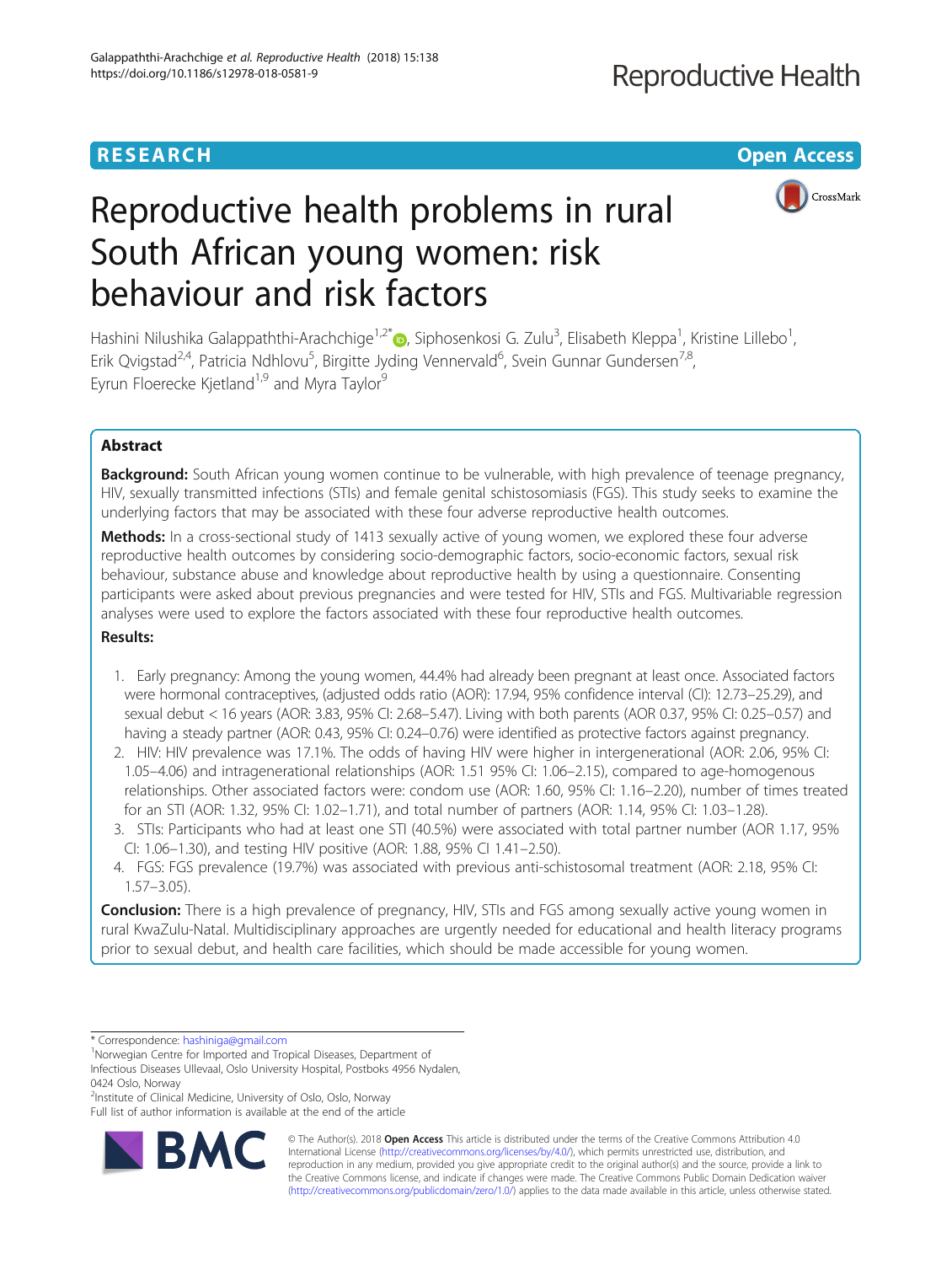## Plain English summary

School-attending young women (16–20 years) from Kwa-Zulu-Natal, South Africa are highly affected by adverse reproductive health outcomes such as teenage pregnancy, HIV, sexually transmitted infections (STIs), and female genital schistosomiasis (FGS). Unlike the first three reproductive outcomes, FGS is caused by a fresh-water parasite that may cause discharge and sores in the genital tract in women. Affected women may present with lower abdominal pain or infertility. In this study we explore the teenage social and behavioural factors that are associated with these four adverse reproductive health outcomes. Early sexual debut, multiple partners, having an older partner, not living with both biological parents, and having previously received treatment for schistosomiasis were associated with adverse reproductive health outcomes. Implementing educational and health literacy programs, in addition to making health care facilities accessible may improve the health of young women.

## Background

School-attending young women from KwaZulu-Natal (KZN), one of South Africa's poorest provinces, are markedly affected by reproductive health outcomes such as teenage pregnancy, HIV, sexually transmitted infections (STIs), and female genital schistosomiasis (FGS)  $[1-5]$  $[1-5]$  $[1-5]$  $[1-5]$ .

In KZN, pregnancy among school-attending young women is very common, and about one third of young women have had a child by the age of  $20$  [\[1](#page-8-0), [5\]](#page-8-0). This impacts on the mothers' schooling, and subsequent employment and earnings [\[6](#page-8-0)]. In turn, this also affects the child, who is born into poverty  $[6]$  $[6]$ .

Worldwide, approximately 36.7 million are living with HIV and South Africa has the highest HIV prevalence in the world, with approximately 18% (7 million) of the global burden of HIV [[7\]](#page-9-0). Young women aged 15–24 years are at particular risk of HIV and accounted for 20% of new HIV infections globally in 2015 and most of these are in Sub-Saharan Africa [[8\]](#page-9-0). KZN has the highest HIV burden in South Africa with an estimated HIV prevalence of 44.4% reported in the antenatal survey of 2015 [[9\]](#page-9-0). HIV prevalence in young women (15–24 years) is approximately four times that of men in the same age group, furthermore, in South Africa, young women acquire HIV at a much younger age than their male counterparts [[10](#page-9-0)].

STIs, particularly Chlamydia trachomatis, Neisseria gonorrhea, Trichomonas vaginalis and syphilis, continue to be endemic in KZN, especially among sexually active young women [\[3](#page-8-0), [11](#page-9-0)]. Many STI infections are asymptomatic [\[11](#page-9-0)]. Consequently, many do not seek care, and therefore remain untreated [[12\]](#page-9-0). Untreated STIs may cause pelvic inflammatory disease (PID), increase the risk of ectopic pregnancies and cause infertility [[13\]](#page-9-0).

In Schistosoma (S.) haematobium endemic areas such as KZN, another neglected cause of reproductive morbidity in young women is female genital schistosomiasis [[2,](#page-8-0) [14\]](#page-9-0). FGS is not caused by sexual intercourse, it is acquired through contact with contaminated fresh-water and can cause lesions in the reproductive tract [\[15](#page-9-0)]. Affected women may however suffer from symptoms similar to those of STIs (e.g. abnormal discharge) and can often be misdiagnosed [\[15](#page-9-0), [16\]](#page-9-0). In addition, studies have shown that women with S. haematobium infection have 2–4 times increased odds of having HIV [[17,](#page-9-0) [18\]](#page-9-0).

Over the past decades, studies have shown that adverse reproductive health outcomes are largely due to a number of social and behavioural factors [[19](#page-9-0)–[24](#page-9-0)]. Moreover, relationship issues have also been found to contribute to risks for young women, such as the age difference between sexual partners (with an older male partner), multiple partners, and HIV positive partners [[25](#page-9-0)]. In the absence of parental care and financial stability, young women may be more prone to involve themselves in transactional sex [[26](#page-9-0)]. FGS is also multifactorial, with socio-economic factors playing a large role and lack of access to treatment (praziquantel) [\[2,](#page-8-0) [15](#page-9-0), [27](#page-9-0)].

In this study we examine four common adverse reproductive health outcomes, (1) teenage pregnancy, (2) HIV, (3) STIs and (4) FGS, in sexually active young women in KZN. We explored these four outcomes by considering socio-demographic factors, socio-economic factors, sexual risk behaviour, substance abuse and knowledge about reproductive health. Furthermore, due to the similar clinical picture that FGS shares with STIs, we explored if there were any associations between the participants' knowledge about STIs and FGS. By understanding the underlying factors associated with these four adverse reproductive health outcomes, we may be able to help prevent these outcomes through intervention programs in collaboration with policy makers, health care workers, and educationists.

## Methods

## Study area and recruitment

The young women were part of a cohort of high-school students included in a cross-sectional study on female genital schistosomiasis in rural KZN, South Africa. The study investigated school-attending young women because schools provide a useful access point for mass treatment for schistosomiasis, as recommended by the World Health Organization. The study was undertaken in high schools from three districts in KZN. The recruitment took place from 2011 to 2013. Targeting high-schools with more than 300 pupils, situated in rural areas in Ilembe, uThungulu and Ugu districts, we randomly selected 70 schools in schistosomiasis-endemic areas (below 400 m altitude for the study) [[28\]](#page-9-0). The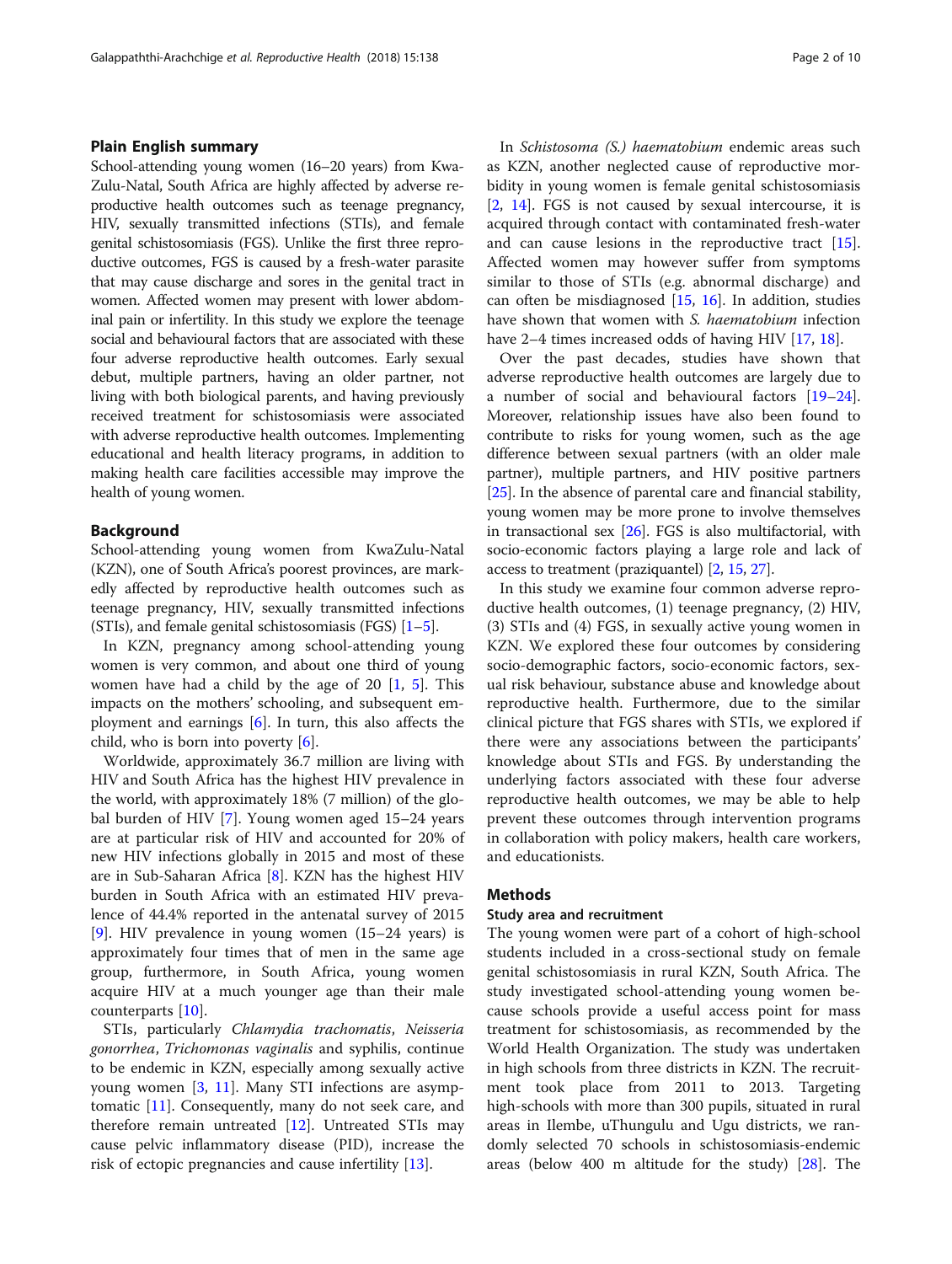included schools were visited during the least busy part of the school year, in order to have a minimal effect on their studies. Dates for possible investigations were provided by the teachers and subsequently discussed with the young women individually. All students from grade eight and above (16 years and older) were invited to participate in the recruitment phase of the study, however, only those who had been sexually active were included in the study. In order to determine who were sexually active, without disclosing this as the inclusion criterion, we used a questionnaire that also had many other questions. Furthermore, parents were informed about the study and participants who provided written informed consent were included. We excluded those who were pregnant, older than 20 years and those who did not consent to have a gynaecological examination. We further excluded those who had inconsistencies in the reported sexual debut age, age of menarche, and age of first pregnancy (e.g. if someone reported pregnancy before sexual debut or menarche). We calculated that with a sample size of minimum 1400 participants, we would have statistical power of 80% or more for detecting differences between groups of interest when at least 250 of the participants had a risk factor.

#### **Questionnaire**

A structured questionnaire, which was developed after reviewing the literature, was piloted among young school going women. The questionnaire was developed in English, translated into isiZulu (the local language) and translated back into English to ensure accuracy. It was used to interview all the consenting participants. Trained research assistants performed the interviews in their local language (isiZulu). The questionnaire contained questions designed to assess demographic, socioeconomic and reproductive health factors. We asked questions on household characteristics, participants' relationship status, total number of lifetime partners, age of their oldest partner, sexual debut age and whether they had ever been pregnant. The questionnaire also enquired about contraceptive use (current hormonal and condom use), HIV and STIs related issues, such as: whether they had previously been tested for HIV, and whether they know what an STI is. We further asked about previous treatment history for both STIs and schistosomiasis. The age of alcohol debut and substance use was included as well.

## Clinical examination and laboratory analyses

Prior to the gynaecological examination, the investigating clinician explained in detail about the procedure to each participant and answered any questions related to the examination. The examination started with a visual inspection of the vulva, vagina and cervix, followed by a

photocolposcopic examination using an Olympus OCS 500 Colposcope with a mounted Olympus E420 (10 Mpx) single lens reflex (SLR) camera or a Leisegang colposcope with a mounted Canon EOS 650D (18 Mpx) SLR camera [[29](#page-9-0)]. Lesions in the lower reproductive tract were described as: sandy patches, homogenous yellow sandy patches, rubbery papules, abnormal blood vessels, genital ulcers, leukoplakia, tumors and rubor [\[16\]](#page-9-0). A positive FGS diagnosis would be given if they had one of the characteristic FGS lesions, such as sandy patches, homogenous yellow sandy patches or rubbery papules [[30](#page-9-0)].

Cervico-vaginal lavage samples (CVLs) were collected by spraying 10 mL saline on the cervix four times, followed by drawing this back into the syringe [\[16\]](#page-9-0). The CVL was analysed for Neisseria gonorrhoea and Chlamydia trachomatis using a strand displacement assay (ProbeTec CT/GC, Becton, Dickinson and Company (BD), Franklin Lakes, NJ, USA) [\[20](#page-9-0)]. The CVL was also analysed using an in-house PCR (Laboratory of Infection, Prevention and Control, University of KwaZulu-Natal (UKZN), Durban, South Africa) detecting Trichomonas vaginalis [\[20\]](#page-9-0).

Thirty milliliters blood was collected in sterile acidcitrate-dextrose anti-coagulant Vacutainer tubes (BD) [\[19](#page-9-0)]. Using the South African Department of Health's protocol, HIV testing was done using the Bioline Rapid test HIV (New Jersey, United States) and confirmed using Sensa Tri-Line HIV Test Kit (Pantech, Durban, South Africa). Syphilis screening was performed at Laboratory of Infection, Prevention and Control, UKZN, Durban, South Africa, using rapid plasma reagin (RPR, Macro Vue test 110/112, BD), and positive tests were confirmed using Treponema pallidum hemagglutination assay (TPHA, Omega Diagnostics Group PLC, Alva, Scotland, UK) [\[23\]](#page-9-0). All serology was done on serum samples that had been stored at − 80 °C.

### Statistical analysis

Teenage pregnancy was defined as having had at least one pregnancy (live birth, ectopic pregnancy, spontaneous abortion, or termination of pregnancy) before the age of 20. The STI-variable would be coded positive if the participant had tested positive for one or more STIs (T. pallidum, T. vaginalis, N. gonorrhoea or C. trachomatis). Further, we calculated the number of STIs for each of the participants, excluding participants who had any missing STI-results. To assess the risk entailed by having an older partner, we calculated the age difference between the young woman's current age and the age of the oldest partner. Then the age difference was further divided into age-homogenous (≤ 4 years age difference), intragenerational (5–9) and intergenerational relationships  $(≥10)$ , as defined in the literature [\[31](#page-9-0)]. Level of education was categorised as secondary (grade 8–12) or tertiary education.

Statistical analyses were done using Statistical Package for Social Sciences (SPSS) version 24 (IBM, Chicago, IL, USA).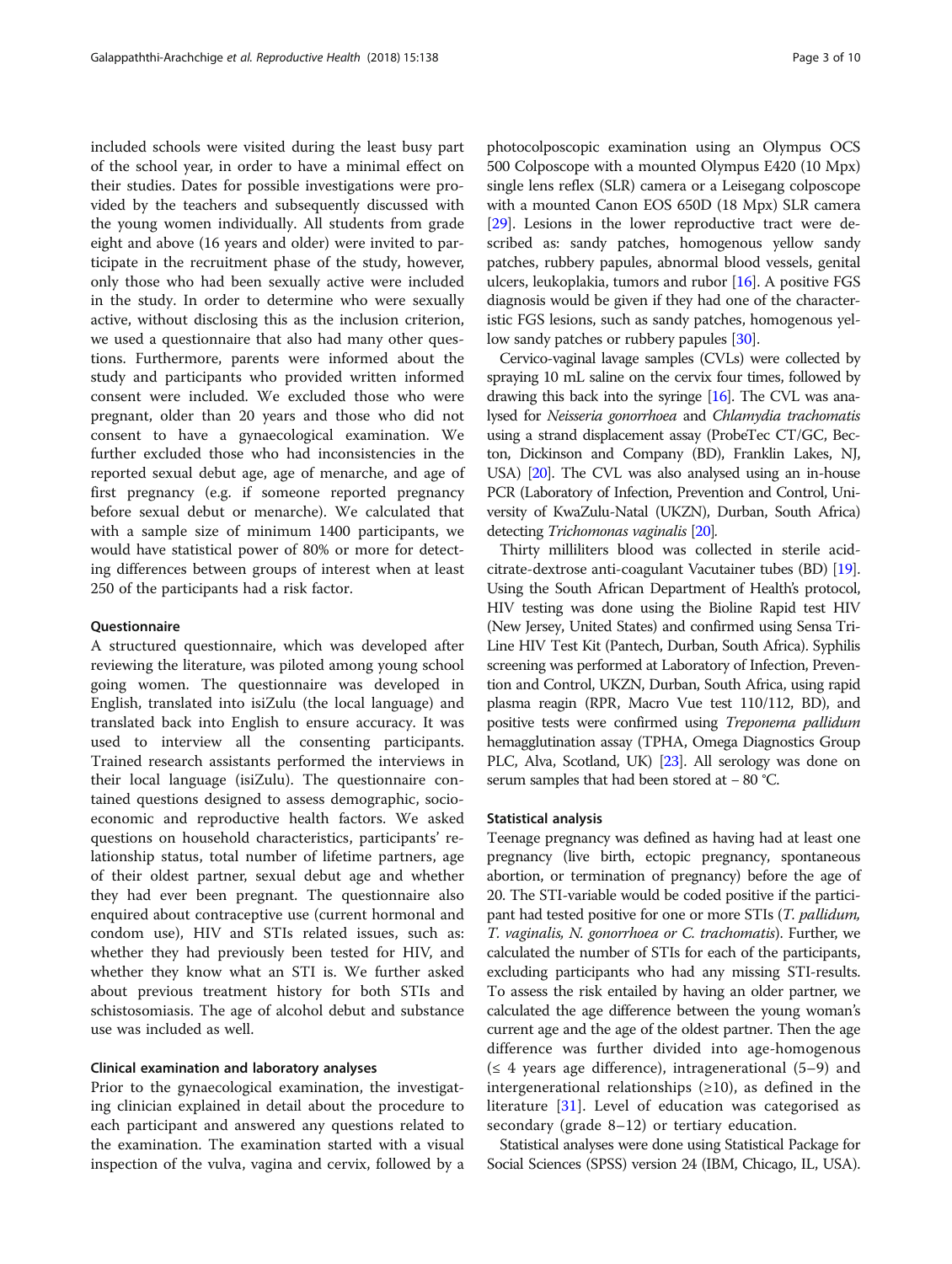Due to the binary coding of the outcome variables, we used logistic regression (nonparametric) to evaluate the association between each of the four outcome variables and social and behavioural factors. We calculated odds ratio (OR) and the corresponding 95% confidence intervals (CI). Associations were considered statistically significant within a significance level of 0.05. This significance level was also used for inclusion of risk behaviour and social and behavioural factors in the multivariable logistic regression analyses. Due to a strong age-dependence, alcohol debut age was stratified for current age.

We created Venn diagrams using Venny version 2.1 (Juan Carlos Oliveros, [http://bioinfogp.cnb.csic.es/tools/](http://bioinfogp.cnb.csic.es/tools/venny) [venny/](http://bioinfogp.cnb.csic.es/tools/venny)) to evaluate the co-occurrence of adverse reproductive health outcomes [\[32\]](#page-9-0). We further assessed the social and behavioural factors associated with the two and three most common co-occurring reproductive health outcomes.

#### Results

## General characteristics of the study population

In total, 1413 sexually active young women of median 18 years (range 16–20) were included in the study. Figure 1

shows the participant selection procedure. The characteristics of the participants' households are presented in Table [1.](#page-4-0)

The median age of menarche was 14 years (range 8– 19) and the median age of first sexual debut was 16 years (range 10–20). At the time of the interview, 94.7% (1333/1407) of the young women reported having a steady partner and reported a median of two lifetime partners (range 1–22). The median age difference between the participants and their oldest partner was 3 years (range: less than 5 years and up to 40 years). The majority of the young women reported to have agehomogenous relationships (68.9% 966/1403), followed by intragenerational relationship (26.8% 376/1403) and intergenerational relationships (4.3% 61/1403). Only 2.1% (30/ 1408) reported receiving money or gifts for sexual favours and 7.5% (106/1409) reported having been sexually abused at some point in their lives. Less than half reported to have used a condom during their last sexual intercourse (40.0%, 494/1234). Hormonal contraceptives were used by 29.7% (418/1409) at the time of the study and of these, an injectable contraceptive was the most common contraceptive method (96.7%, 404/418).

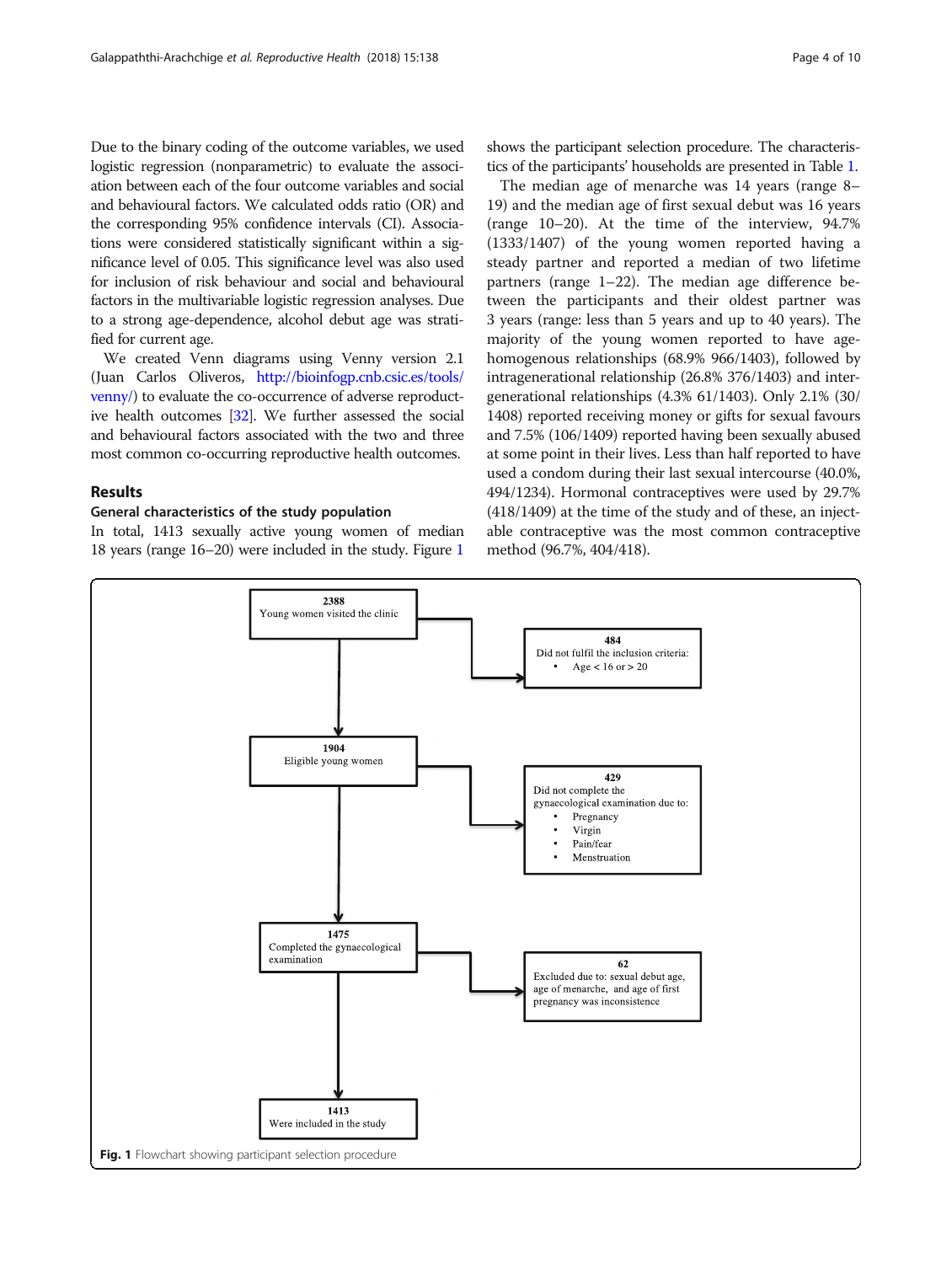|                                                                           | Proportion of participants |
|---------------------------------------------------------------------------|----------------------------|
| Household structure                                                       |                            |
| Median number of people in<br>the household (range)                       | $6(1-18)$                  |
| Median number of adults $(≥18$ years)<br>in the household (range)         | $4(0-14)$                  |
| Median number of children in<br>the household (range)                     | $2(0-11)$                  |
| Living with both of her biological<br>parents                             | 19.8% (279/1411)           |
| Living with one of the biological<br>parents or other adults              | 80.0% (1129/1411)          |
| Did not have any adults in the<br>household                               | $0.2\%$ (3/1411)           |
| Participants 18 years or older<br>were the only adult in the household    | 1.3% (19/1411)             |
| Highest level of education in the household (excluding study participant) |                            |
| High School                                                               | 88.0% (1236/1404)          |
| Tertiary level of education                                               | 12.0% (168/1404)           |
| Proportion of adults employed in the household                            |                            |
| No adults employed                                                        | 43.1% (607/1408)           |
| 1-49% of adults employed                                                  | 30.8% (424/1408)           |
| $\geq$ 50% of adults employed                                             | 26.1% (367/1408)           |
|                                                                           |                            |

<span id="page-4-0"></span>Table 1 Household structure, educational and socio-economic characteristics of the study participants

The median age for alcohol debut was 16 years (range 10–20). More than half, 59.0% (834/1413), reported to have tried alcohol. Illicit drugs were used by 3.8% (54/ 1411) of these young women, and 18.3% (258/1406) reported that their friends were using illicit drugs. The most common drug reported to be used by the participants was inhalation of benzine (4.3%, 61/1411), followed by smoking of cannabis (2.6%, 36/1410), inhalation of glue (1.1%, 15/1410) and taking ecstasy pills 0.6% (8/1410). Only one person reported use of injectable drugs.

## Social and behaviour factors associated with teenage pregnancy

As many as 44.4% (627/1413) of the school-attending, sexually active young women reported having been pregnant at least once in their lifetime. One inclusion criterion for the study was admitting to being sexually active. Only 2.8% (39/1413) reported having been pregnant twice and one single participant reported having been pregnant three times. Miscarriage was reported by 1.3% (8/627), stillbirth by 1.6% (10/627) and 2.6% (16/627) reported that the child died during childhood. The median age of first pregnancy was 17 years (range 13–20). Social and behavioural factors associated with pregnancy are presented in Table 2. The odds of a participant having

| Social and behavioural<br>factors                        | Odds Ratio<br>(95% CI)          | Adjusted Odds<br>Ratio (95% CI) <sup>a</sup> |
|----------------------------------------------------------|---------------------------------|----------------------------------------------|
| Age in years                                             | $1.76$ $(1.60 - 1.95)^{**}$     | 2.10<br>$(1.84 - 2.39)^{**}$                 |
| Living with both parents                                 | $0.57$ (0.42-0.76) <sup>2</sup> | 0.39<br>$(0.26 - 0.59)^{**}$                 |
| Level of education in the<br>household b                 | $0.90(0.66 - 1.23)$             |                                              |
| Percentage of adults<br>employed in the household        | $0.95(0.86 - 1.04)$             |                                              |
| Sexual debut before 16 years<br>of age                   | $1.56$ $(1.22 - 1.98)^{**}$     | 3.64<br>$(2.56 - 5.17)$                      |
| Ever been sexually abused                                | $1.17(0.79 - 1.74)$             |                                              |
| Ever been paid to have sex                               | $1.65(0.79 - 3.42)$             |                                              |
| Number of lifetime sexual<br>partners                    | $0.97(0.89 - 1.05)$             |                                              |
| Have a steady partner now                                | $0.56$ (0.35-0.90) <sup>*</sup> | 0.44<br>$(0.25 - 0.78)$                      |
| Age difference to oldest<br>sexual partner               | $1.01(0.98 - 1.04)$             |                                              |
| Age difference to older partner (years)                  |                                 |                                              |
| Age-homogenous (0-4)                                     | 1                               |                                              |
| Intragenerational (5-9)                                  | $1.09(0.86 - 1.38)$             |                                              |
| Intergenerational ( $\geq 10$ )                          | $1.64(0.98 - 2.77)$             |                                              |
| Currently using hormonal<br>contraceptive                | 16.18 (11.9–<br>22.00           | 18.28<br>(12.99–25.74)                       |
| Know what an STI is                                      | $1.23(1.00-1.62)$               |                                              |
| Tested positive for an<br>STI at our clinic <sup>c</sup> | $1.01(0.82 - 1.26)$             |                                              |
| Tested positive for<br>HIV at our clinic                 | $1.26(0.95 - 1.66)$             |                                              |
| Taking illicit drugs                                     | $1.00(0.58 - 1.73)$             |                                              |
| Alcohol debut age (stratified by current age)            |                                 |                                              |
| Current age 16                                           | $1.14(0.67 - 1.94)$             |                                              |
| Current age 17                                           | $0.95(0.75 - 1.20)$             |                                              |
| Current age 18                                           | $0.92(0.77 - 1.11)$             |                                              |
| Current age 19                                           | $0.90(0.75 - 1.10)$             |                                              |
| Current age 20                                           | $0.86$ (0.70-1.06)              |                                              |

Table 2 Logistic regression analysis of STIs, social and behavioural factors associated with pregnancy

CI confidence interval

 $p < 0.05$ ;  $p < 0.001$ 

<sup>a</sup> All variables in the table with  $p < 0.05$  in univariate analysis were included in the multivariable analyses

 $b$ Categorised as secondary (grade 8–12) or tertiary<br>Exected for C trachomatis T vaginalis N gonorrho

Tested for C. trachomatis, T. vaginalis, N. gonorrhoea and T. pallidum

been pregnant were almost four-fold higher ( $p < 0.001$ ) in those who reported sexual debut before 16 years of age. Current contraceptive use was more common among those who had been pregnant  $(p < 0.001)$ . Those living with both parents had a reduced risk of being pregnant ( $p < 0.001$ ) as did those who had a steady partner ( $p = 0.005$ ).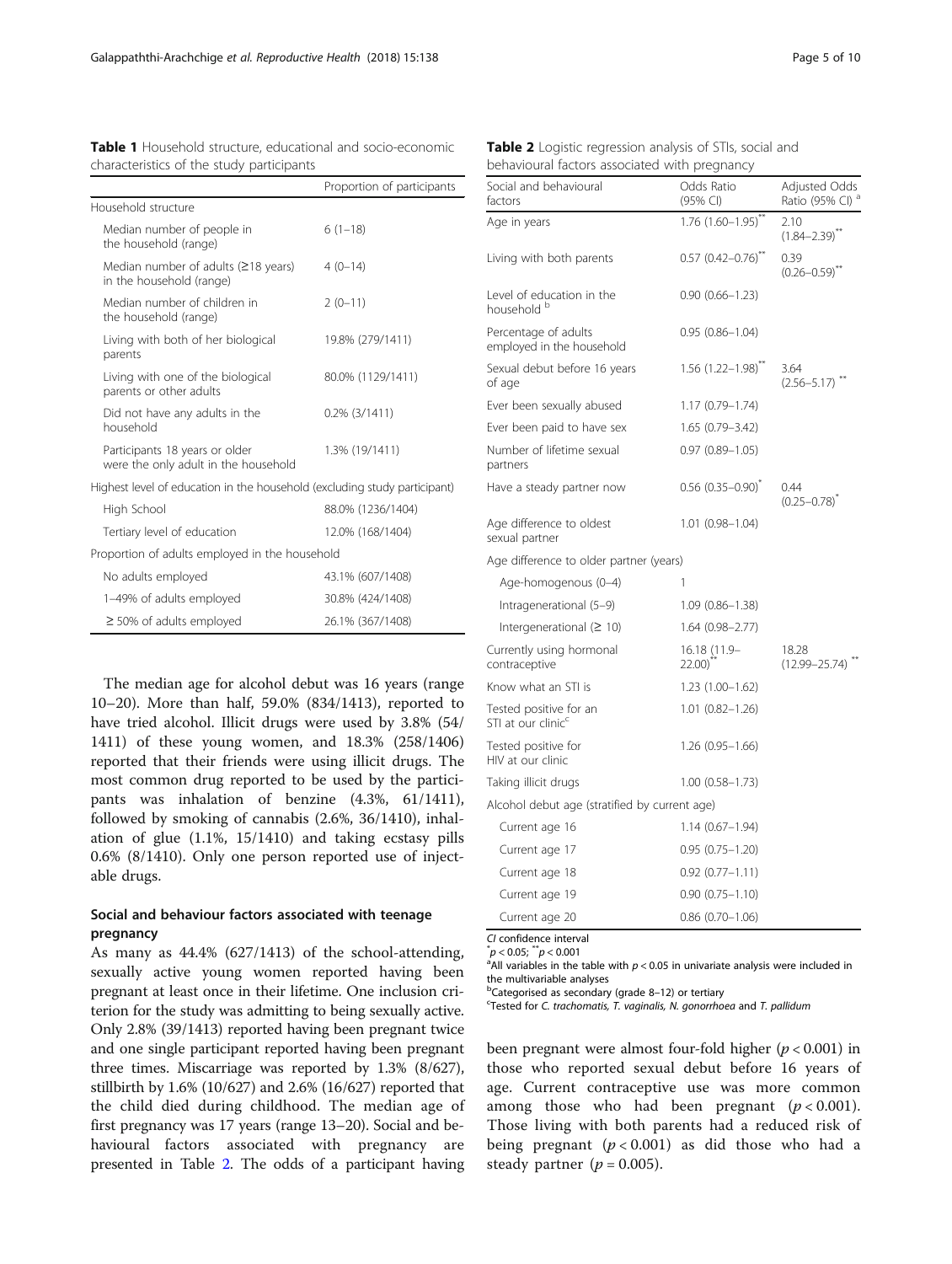## Social and behaviour factors associated with HIV

We found that 17.1% (241/1351) of the young women tested positive for HIV infection and 74.1% (181/241) did not know that they were HIV positive. Social and behavioural factors associated with having HIV infection are presented in Table 3. HIV seropositivity was associated with reporting use of a condom during the last sexual intercourse ( $p = 0.004$ ). However, among those who knew they were HIV positive, we did not see a significant association with condom use during last sexual intercourse ( $p = 0.685$ ). The odds of HIV increased depending on their current age ( $p = 0.006$ ), their number of total lifetime partners ( $p = 0.008$ ), and the

Table 3 Logistic regression analysis of STIs, social and behavioural factors associated with HIV

| Social and behavioural factors                      | Odds Ratio<br>(95% CI)           | Adjusted Odds<br>Ratio (95% CI) <sup>a</sup> |
|-----------------------------------------------------|----------------------------------|----------------------------------------------|
| Age in years                                        | $1.31 (1.16 - 1.47)^{**}$        | $1.21 (1.06 - 1.40)^T$                       |
| Living with both parents                            | $0.55(0.36 - 0.86)^{*}$          | $0.65(0.40-1.10)$                            |
| Level of education in<br>the household <sup>b</sup> | $0.71(0.45 - 1.11)$              |                                              |
| Percentage of adults<br>employed in the household   | $0.96(0.85 - 1.09)$              |                                              |
| Sexual debut before<br>16 years of age              | $0.97(0.87 - 1.07)$              |                                              |
| Number of lifetime sexual<br>partners               | $1.27$ (1.13-1.42) <sup>**</sup> | $1.17(1.04 - 1.31)^{n}$                      |
| Have a steady partner                               | $1.13(0.58 - 2.18)$              |                                              |
| Age difference to older partner (years)             |                                  |                                              |
| Age-homogenous $(5 4)$                              | 1                                | 1                                            |
| Intragenerational (5-9)                             | $1.58(1.16 - 2.15)^{n}$          | $1.51(1.06 - 2.15)^T$                        |
| Intergenerational ( $\geq 10$ )                     | $2.46$ $(1.37 - 4.40)^{*}$       | 2.06 (1.05-4.06) <sup>*</sup>                |
| Ever been sexually abused                           | $1.55(0.96 - 2.49)$              |                                              |
| Ever been paid to have sex                          | 2.12 (0.96-4.70)                 |                                              |
| Condom used during<br>last sexual intercourse       | $1.50(1.11 - 2.04)^{*}$          | $1.60$ $(1.16 - 2.20)^{n}$                   |
| Using hormonal contraceptive                        | $0.84(0.62 - 1.15)$              |                                              |
| Know what an STI is                                 | 1.24 (0.89-1.71)                 |                                              |
| Number of times treated<br>for an STI               | $1.60$ $(1.27 - 2.01)$ **        | $1.32(1.02 - 1.71)^{*}$                      |
| Taking illicit drugs                                | $1.99(1.07 - 3.69)^{*}$          | $1.43(0.65 - 3.11)$                          |
| Alcohol debut age                                   |                                  |                                              |
| 16                                                  | 2.32 (0.92-5.80)                 |                                              |
| 17                                                  | $1.27(0.93 - 1.70)$              |                                              |
| 18                                                  | $1.07(0.81 - 1.40)$              |                                              |
| 19                                                  | $1.23(0.97-1.56)$                |                                              |
| 20                                                  | $1.08(0.86 - 1.35)$              |                                              |

CI confidence interval

 $p < 0.05;$   $\frac{m}{p} < 0.001$ 

<sup>a</sup>All variables in the table with  $p < 0.05$  in univariate analysis were included in the multivariable analyses

<sup>b</sup>Categorised as secondary (grade 8-12) or tertiary

number of times that they had been treated for an STI  $(p = 0.038)$ . Furthermore, the odds of having HIV were higher in intragenerational and intergenerational relationships than in homogenous relationships ( $p = 0.022$ ) and  $p = 0.039$ , respectively).

## Social and behaviour factors associated with sexually transmitted infections

Chlamydia trachomatis was the most common STI with a prevalence of 24.8% (328/1325), followed by Trichomonas vaginalis at 17.9% (245/1371) and Neisseria gonorrhoea at 10.9% (145/1325). Treponema pallidum was the least common STI in this study group with a prevalence of 1.8% (24/1350). As many as 40.5% of the young women had one or more STIs. The numbers of concurrent STIs are presented in Tables 4, and 71.0% (991/ 1396) of the young women were aware of what an STI is. Few reported ever having received treatment for an STI (11.5%, 157/1360).

In a multivariable regression model, using positive test result for any of the four STIs (C. trachomatis, T. vaginalis,  $N$ . gonorrhoea and  $T$ . pallidum) as the outcome variable, we found that testing positive for HIV was significantly associated with testing positive for an STI (AOR: 1.88, 95% CI: 1.41–2.50, p < 0.001). Furthermore, we found that the total number of sexual partners was significantly associated with having an STI (1.17, 95% CI: 1.06–1.30,  $p = 0.002$ ). None of the other social and behavioural factors were found to be associated with having an STI and therefore these data are not reported.

## Social and behavioural factors associated with female genital schistosomiasis

We identified sandy patches in 19.7% (279/1413) of the young women and 18.7% (264/1410) reported having received anti-schistosomal treatment at some point in their life, whereas 35.2% (496/1410) could not recall whether they had received such treatment. In the multivariable analysis, controlling for the employment rate in the household, the only factor that remained associated with having FGS was previous anti-schistosomal treatment (AOR: 2.18, 95% CI: 1.57–3.05, p < 0.001). None of the other social and behavioural factors were found to

| Table 4 Number of concurrent sexually transmitted infections |
|--------------------------------------------------------------|
|--------------------------------------------------------------|

| Number of STIs <sup>a</sup> | Participants (%) <sup>b</sup> |
|-----------------------------|-------------------------------|
| No STIs                     | 719/1259 (57.1)               |
| Single STI                  | 401/1259 (31.9)               |
| Two concurrent STIs         | 115/1259 (9.1)                |
| Three concurrent STIs       | 23/1259 (1.8)                 |
| Four concurrent STIs        | 1/1259(0.1)                   |

<sup>a</sup> Tested for C. trachomatis, T. vaginalis, N. gonorrhoea and T. pallidum<br><sup>b</sup> Participants with any missing lab results were excluded bParticipants with any missing lab results were excluded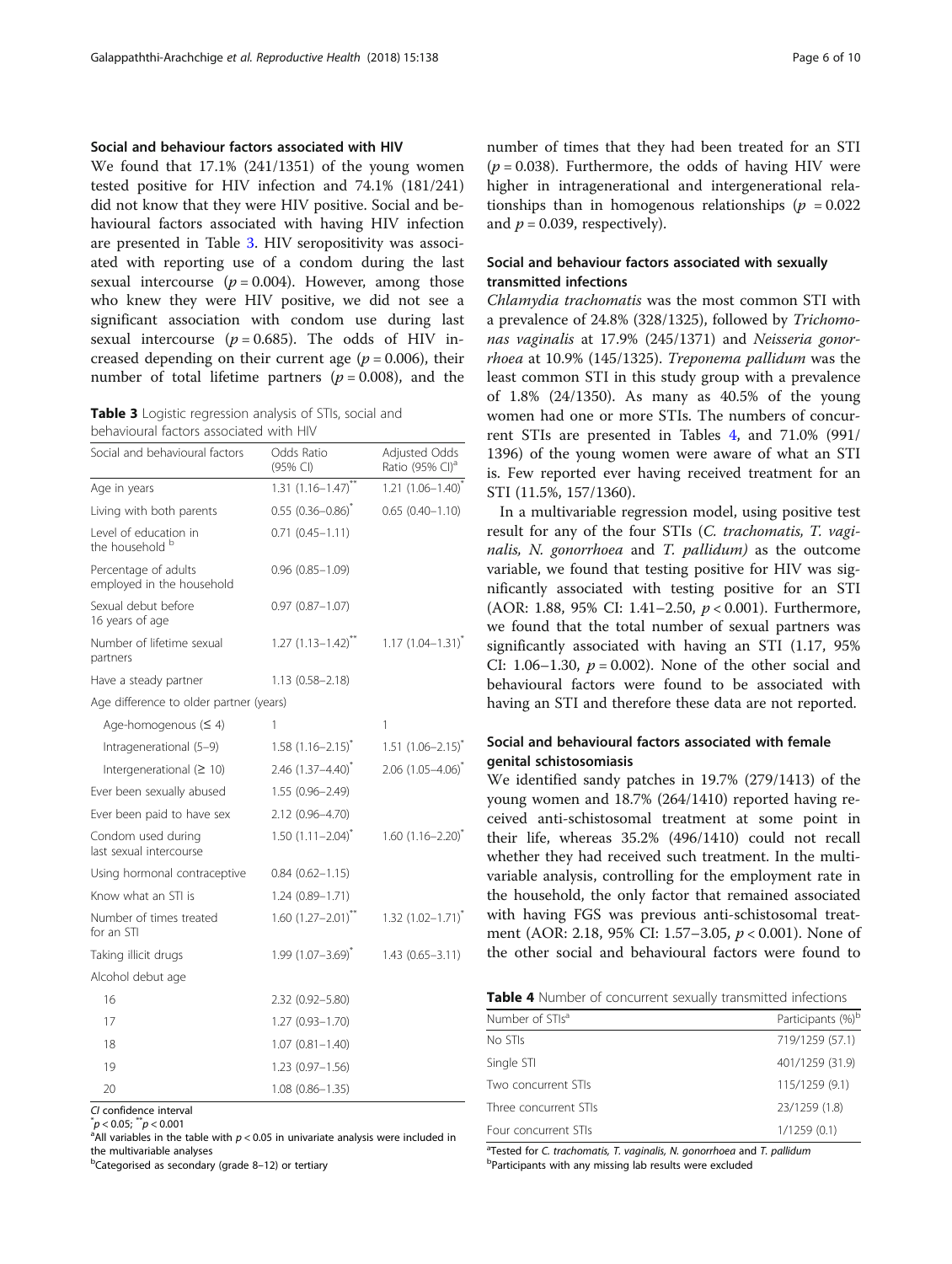<span id="page-6-0"></span>be associated with having FGS and therefore these data are not reported.

#### Co-occurrence of reproductive adverse outcomes

As shown in Fig. 2, we found that 76.6% (1082/1413) had experienced an adverse reproductive health outcome (the sum of all cells in Fig. 2). Of these, 55.5% (600/1082) experienced a single outcome (the sum of all non-overlapping cells in Fig. 2), 33.3% (360/1082) experienced two outcomes (the sum of all the two-overlapping cells in Fig. 2), 9.7% (105/1082) experienced three outcomes (the sum of all the three-overlapping cells in Fig. 2) and 1.6% (17/1082) experienced four outcomes (the cell where all four outcomes overlap in Fig. 2, indicated by the darkest shade of grey). We were not able to do any further statistical sub-analyses in the latter group due to the small sample size.

The three most commonly co-occurring outcomes were pregnancy, STIs and HIV (the cell indicated by the medium shade of grey in Fig. 2,  $n = 49$ ). Adjusting for age, hormonal contraceptive use and number of STI treatments in a multivariable regression analysis, we found that significant factors for experiencing these three reproductive health outcomes concurrently, were "thinks she has an STI now" (AOR 3.27, 95% CI: 1.20– 8.92,  $p = 0.21$ ) and total number of lifetime partners  $(AOR 1.35, 95\% CI: 1.04–1.76, p = 0.026).$ 

Of the participants who experienced only two adverse outcomes at the same time, we identified having been pregnant and having an STI to be the most commonly co-occurring outcomes (the cell indicated by the lightest shade of grey in Fig. 2,  $n = 146$ ). In a multivariable

regression analysis, we found that current use of hormonal contraceptive and age were significantly associated with having undergone teenage pregnancy and having a current STI (AOR: 3.74, 95% CI: 2.61–5.35, p < 0.001 and AOR: 1.20, 95% CI: 1.03–1.40,  $p = 0.021$ , respectively).

## **Discussion**

In this study, we explored four common adverse reproductive health outcomes, defined as (1) teenage pregnancy, (2) HIV, (3) sexually transmitted infections (STIs) and (4) female genital schistosomiasis (FGS), in sexually active young women in Kwazulu-Natal (KZN). To our knowledge, these outcomes have not been reported together before.

We found that living with biological parents was a strong protective factor against pregnancy, and may signify that parental supervision, monitoring and care are important factors that can reduce teenage risk behaviour [[33,](#page-9-0) [34\]](#page-9-0). Use of hormonal contraceptives is an essential protective factor against unwanted pregnancies, however we found that those who were currently using hormonal contraceptives had higher odds of having been pregnant. This suggests that following the first pregnancy, the health care workers may have advised the use of hormonal contraceptives, and their parents may have further encouraged this [\[33](#page-9-0)–[35](#page-9-0)]. This may also explain why our data showed low numbers of participants who reported being pregnant a second and third time. Unfortunately, overall contraceptive use among our participants remained low, which may indicate that teenagers do not seek or receive this service from the local clinics. It can be

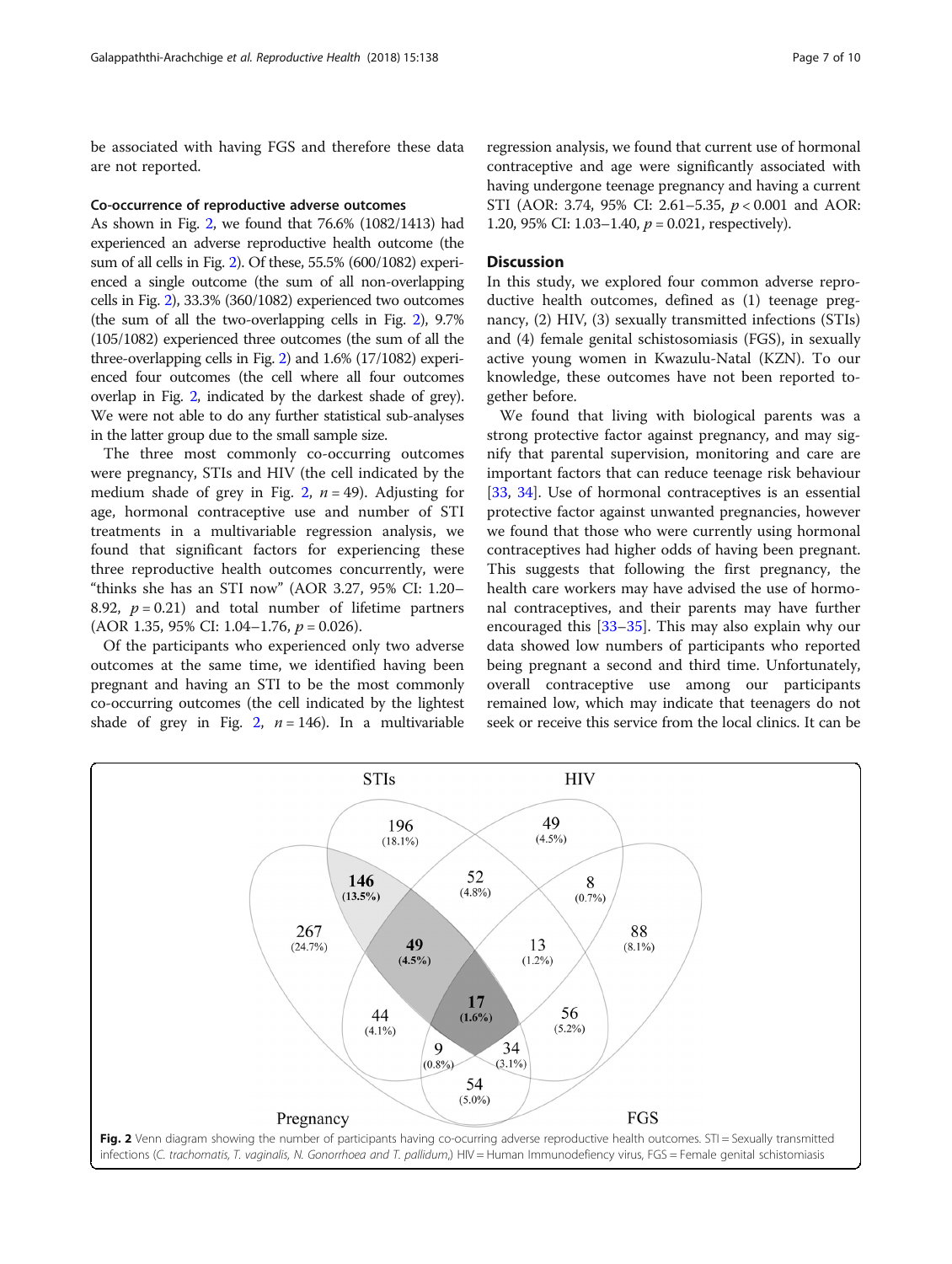difficult to admit sexual activity to health care workers in the first years following sexual debut and this may result in missed opportunities for preventive care [[36](#page-9-0)]. Among those who used contraceptives, an injectable contraceptive was the most common birth control method. Even though contraceptives are available free of charge in public health care settings, these women were living in rural areas and may neither have had a clinic nearby nor the funds to reach the nearest clinic [[6\]](#page-8-0). Furthermore, young women who reported having a steady partner were less likely to have been pregnant. This could be because they had a stable relationship and were making shared decisions and exercising safer and healthier sexual practices [[37](#page-9-0)].

Our study shows that most of the young women reported living with their biological mother, or with other adults although they were not their biological parents. Sadly, only less than one quarter reported living in a household with both biological parents. This may be a consequence of the HIV epidemic that has negatively affected the household structure in HIV endemic areas, where single or widowed females are the heads of the households [[20](#page-9-0)]. It has also been reported that increasing numbers of children end up living with relatives rather than their biological parents or parents may have left their children with relatives in order to find work in the cities [[20\]](#page-9-0). In our study, the presence of parents in the household reduced the odds of having HIV infection. However, when adjusted for other factors, this did not remain a protective factor for HIV. Similar to other studies, we found that having multiple partners and having an older partner increased the odds of testing positive for HIV [\[25](#page-9-0), [38,](#page-9-0) [39](#page-9-0)]. A study from KZN found that a woman's perceived risk of HlV infection from her partner was the most powerful predictor of condom use  $[40]$  $[40]$ . This may be reflected in our study as we see a significant association between condom use during last sexual intercourse and testing positive for HIV. However, we did not find an association between condom use and knowing whether they were HIV positive.

Confirming recent epidemiological studies from KZN, we found that the STI prevalence among young women remained high [[3](#page-8-0), [11\]](#page-9-0). In 2014, Naidoo et al. found that in KZN, women younger than 25 years, non-cohabitating and unmarried were at higher risk of getting an STI [\[3](#page-8-0)]. In agreement with previous studies, we found that young women who had multiple partners were more likely to be diagnosed with one or more STIs [\[25,](#page-9-0) [39](#page-9-0), [41](#page-9-0)]. Very few in our study, reported ever receiving treatment for an STI. Most women with an STI infection do not experience any symptoms and consequently most infections would remain untreated [[42](#page-9-0)]. Furthermore, there is increasing evidence that the "youth unfriendliness" of the primary health care facilities in South Africa may be a contributing factor to why young women do not seek help [\[43\]](#page-9-0).

Genital lesions (sandy patches) caused by S. haematobium were found in almost one fifth of the young women. We found that the risk of having FGS was higher in those who had taken tablets to treat schistosomiasis previously. This may suggest that treatment did not work or that the lesions had already become chronic at the time when treatment was taken  $[44]$  $[44]$ . The findings suggest that the anti-schistosomal interventions have been insufficient and that reinfection has been common. Unfortunately, in South Africa, despite having high S. haematobium prevalence, there is no current national schistosomiasis control programme.

More than a third of the study participants had experienced multiple adverse reproductive health outcomes. Of particular public health importance, is the co-occurrence of pregnancy and STIs or HIV, which affected 21.2% of our study population. This combination may represent a particularly harmful synergy, putting both the young women and their children at increased risk for perinatal and postnatal morbidity and mortality [[45\]](#page-9-0). The South African antenatal HIV prevalence survey from 2015 found that in KZN, there was an increase in HIV prevalence among pregnant women (age 15– 49 years) from 37.4% in 2011 to 44.4% in 2015 [\[9\]](#page-9-0), which corresponds well with our findings (Fig. [2](#page-6-0)). Unfortunately, the survey did not include data on STIs.

More than half of the young women had tasted alcohol but as few as 4% admitted that they had used illicit drugs. Previous studies have found substance use among young people, especially alcohol and illicit drugs to influence what they do sexually, and it is thought to place them at increased risk of practicing unsafe sex [\[46](#page-9-0)]. However, in our study, the number reporting alcohol and substance abuse was too small to explore these as risk factors.

Distressingly, in this study we found that young women who had sexual debut before the age of 16 years had almost four-fold higher odds of having been pregnant than those who debuted later. These adverse reproductive health outcomes can be prevented by early initiation of educational programs on puberty, sex and sexual risk behaviours prior to sexual debut (e.g. promote contraceptive use) [\[47\]](#page-9-0). Furthermore, our results clearly show that there is a lack of interaction between the young women and health clinics (e.g. low number of people used contraception, few had ever been tested for HIV). Making youth-friendly health services easily accessible to young people is an important factor to improve the health of young women by enabling free access to testing, treatment and contraception [\[43,](#page-9-0) [47](#page-9-0), [48](#page-9-0)].

These results are not representative of the wider population, as these were school-attending, sexually active, young women. Furthermore, this is a cross sectional study which limits conclusions about the causality of the associations. Participants were tested for HIV, some STIs and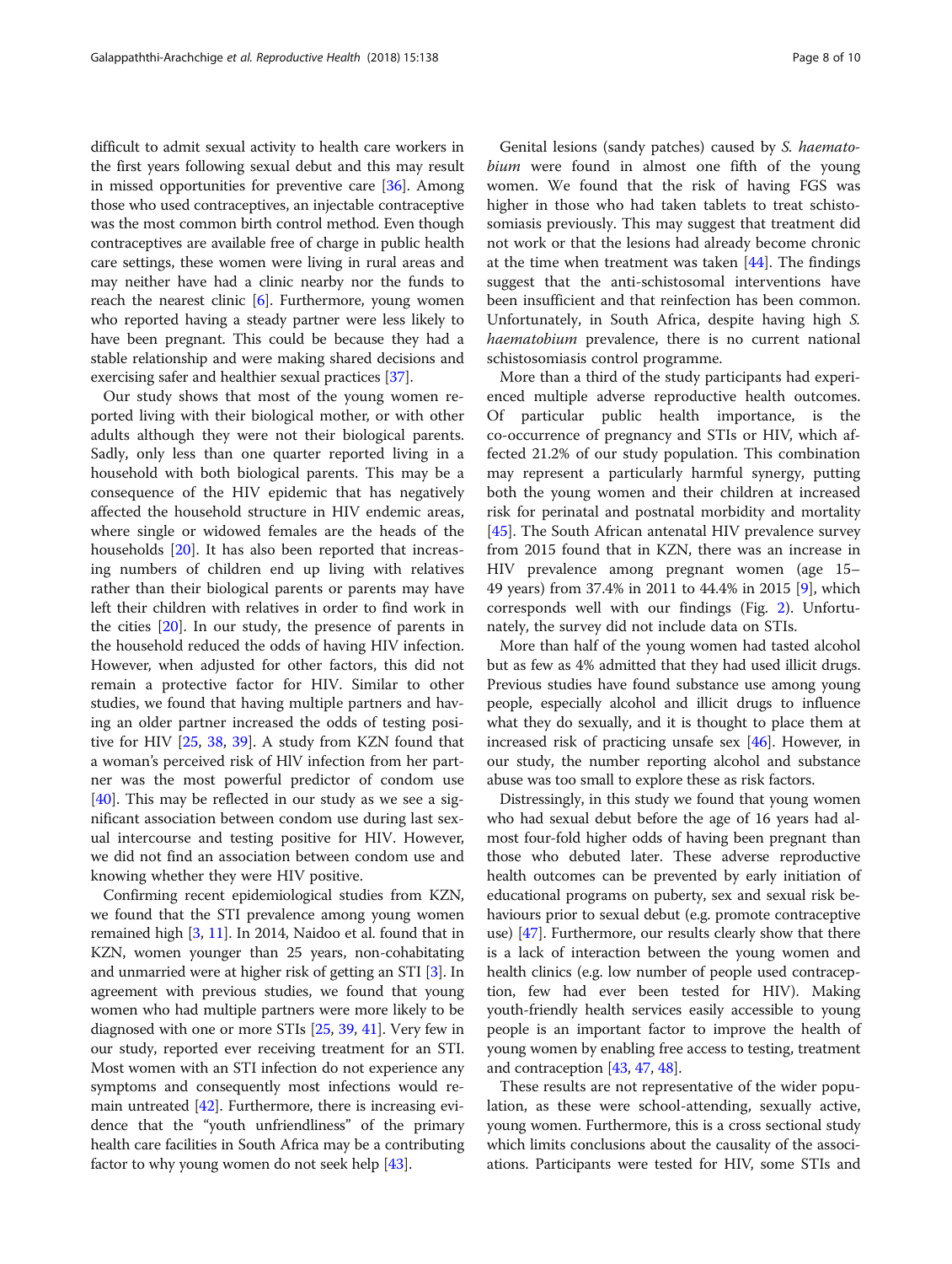<span id="page-8-0"></span>FGS. However, the social and risk behaviour were self-reported and could not be confirmed independently [[49](#page-9-0)]. Human papillomavirus and herpes simplex were only tested in a sub-sample and were therefore not included in this analysis even though they are important STIs. The difficulty of diagnosing FGS is a well-recognized problem, as sandy patches can be found anywhere in the genital tract as well as in the sub-mucosa  $[16]$  $[16]$ . Consequently, we may have under-estimated the FGS prevalence.

## Conclusion

These results confirm that there is a high prevalence of pregnancy, HIV, STIs and FGS among sexually active, school-attending young women living in rural KwaZulu-Natal, South Africa. Factors such as early sexual debut, multiple partners and older partners remained a significant risk factor for adverse reproductive health outcomes in young women. There is also an alarming co-occurrence of pregnancy and STIs or HIV. Furthermore, national school mass drug treatment programmes should be implemented to offer regular treatment to schools in schistosomiasis-endemic areas. Educational programs should be implemented to inform about safer sexual practices prior to sexual debut. Youth friendly health care facilities should be made more easily accessible for young women to obtain effective diagnosis, treatment and care.

#### Abbreviations

FGS: Female genital schistosomiasis; HIV: Human immunodeficiency virus; KZN: KwaZulu-Natal; PCR: Polymerase chain reaction; STI: Sexually transmitted infections

#### Acknowledgements

The authors would like to thank Roy Manyaira for data management and the team at the BRIGHT research clinic ([http://brightresearch.org/](http://brightresearch.org)) for their hard work. We would also like to thank all the South African young women who participated in this study.

#### Funding

The research leading to these results has been funded by the European Research Council under the European Union's Seventh Framework Programme (PIRSES-GA-2010-269245), University of Copenhagen with the support from the Bill and Melinda Gates Foundation (Grant # OPPGH5344),the Norwegian Research Council (Grant # 213702), the South-Eastern Regional Health Authority of Norway (Grants # 2014065 and 2016055), and Oslo University Hospital, Norway.

#### Availability of data and materials

The study is a part of a larger on-going study and therefore we are not at available to make our data public.

#### Authors' contributions

EFK, MT, SGG, BJV and PDN designed and conceived the study. HNGA, EK, KL, SGZ and EFK conducted the study and collected data. HNGA and MT analysed the data. HNGA, SGZ, EK, KL, MT, EQ, PDN, BJV, SGG and EFK wrote the paper. All authors read and approved the final manuscript.

#### Ethics approval and consent to participate

All participants were above 16 years of age and signed individual, written informed consent, according to South African legislation. Parents were informed about the study. The participants were made aware of their right to withdraw at any time during the study. The study was approved by the Biomedical Research Ethics Committee (BREC), University of KwaZulu-Natal

(Ref BF029/07), KwaZulu-Natal Department of Health (Reference HRKM010- 08) and the Regional Committee for Medical and Health Research Ethics (REC), South Eastern Norway (Ref 469-07066a1.2007.535). The Departments of Health and Education in Ugu, Ilembe and Uthungulu districts, KwaZulu-Natal, gave permission for this study. The ethical committees, BREC (annual renewal) and REC, were aware that minors (aged 16 and 17) were participating in the study and specifically approved independent minor consent without parental consent. Each participant was assigned a unique identification number to ensure privacy and to keep the study data confidential. The same identification numbers were used for lab results and colposcopic images. We followed the South African syndromic protocol to diagnose and treat clinical signs and findings at the point of care. The current study area is categorized as moderately endemic for schistosomiasis according to the World Health Organization (prevalence of 10–50%), and all consenting participants received a single oral dose of 40 mg praziquantel per kg [\[33](#page-9-0)]. HIV testing was undertaken according to the South African Department of Health protocol and pre-and post testing counselling was offered to all participants. Anti-retroviral treatment is provided at no cost in South African health facilities and participants if HIV positive were referred for treatment to the local facilities.

#### Consent for publication

All authors' consent for publication.

#### Competing interests

The authors declare that they have no competing interests.

#### Publisher's Note

Springer Nature remains neutral with regard to jurisdictional claims in published maps and institutional affiliations.

#### Author details

<sup>1</sup>Norwegian Centre for Imported and Tropical Diseases, Department of Infectious Diseases Ullevaal, Oslo University Hospital, Postboks 4956 Nydalen, 0424 Oslo, Norway. <sup>2</sup>Institute of Clinical Medicine, University of Oslo, Oslo, Norway. <sup>3</sup>Department of Infection Prevention and Control, Nelson R Mandela School of Medicine, College of Health Sciences, University of KwaZulu-Natal, Durban, South Africa. <sup>4</sup> Department of Gynaecology, Women and Children's Division, Ullevaal University Hospital, Oslo, Norway. <sup>5</sup>Imperial College London Hammersmith Campus, London, UK. <sup>6</sup>Section for Parasitology and Aquatic Pathobiology, Faculty of Health and Medical Sciences, University of Copenhagen, Copenhagen, Denmark. <sup>7</sup> Research Unit, Sorlandet Hospital, Kristiansand, Norway. <sup>8</sup>Department of Global Development and Planning University of Agder, Kristiansand, Norway. <sup>9</sup>Discipline of Public Health Medicine, Nelson R Mandela School of Medicine, College of Health Sciences, University of KwaZulu-Natal, Durban, South Africa.

#### Received: 21 September 2017 Accepted: 2 August 2018 Published online: 15 August 2018

#### References

- Rosenberg M, Pettifor A, Miller WC, Thirumurthy H, Emch M, Afolabi SA, Kahn K, Collinson M, Tollman S. Relationship between school dropout and teen pregnancy among rural south African young women. Int J Epidemiol. 2015;44(3):928–36.
- 2. Galappaththi-Arachchige HN, Amlie Hegertun IE, Holmen S, Qvigstad E, Kleppa E, Sebitloane M, Ndhlovu PD, Vennervald BJ, Gundersen SG, Taylor M, et al. Association of Urogenital Symptoms with History of Water Contact in Young Women in Areas Endemic for S. haematobium. A cross-sectional study in Rural South Africa. Int J Environ Res Public Health. 2016;13(11)
- 3. Naidoo S, Wand H, Abbai NS, Ramjee G. High prevalence and incidence of sexually transmitted infections among women living in KwaZulu-Natal, South Africa. AIDS Res Ther. 2014;11:31.
- 4. Waxman AM, Humphries H, Frohlich J, Dlamini S, Ntombela F. Young women's life experiences and perceptions of sexual and reproductive health in rural KwaZulu-Natal South Africa. Cult Health Sex. 2016;18(10):1122–36.
- 5. South Africa Demographic and Health Survey 2016 [\[http://www.statssa.gov.za/](http://www.statssa.gov.za/publications/Report%2003-00-09/Report%2003-00-092016.pdf) [publications/Report 03-00-09/Report 03-00-092016.pdf\]](http://www.statssa.gov.za/publications/Report%2003-00-09/Report%2003-00-092016.pdf). Accessed 1 June 2017.
- 6. Neal SE, Chandra-Mouli V, Chou D. Adolescent first births in East Africa: disaggregating characteristics, trends and determinants. Reprod Health. 2015;12:13.